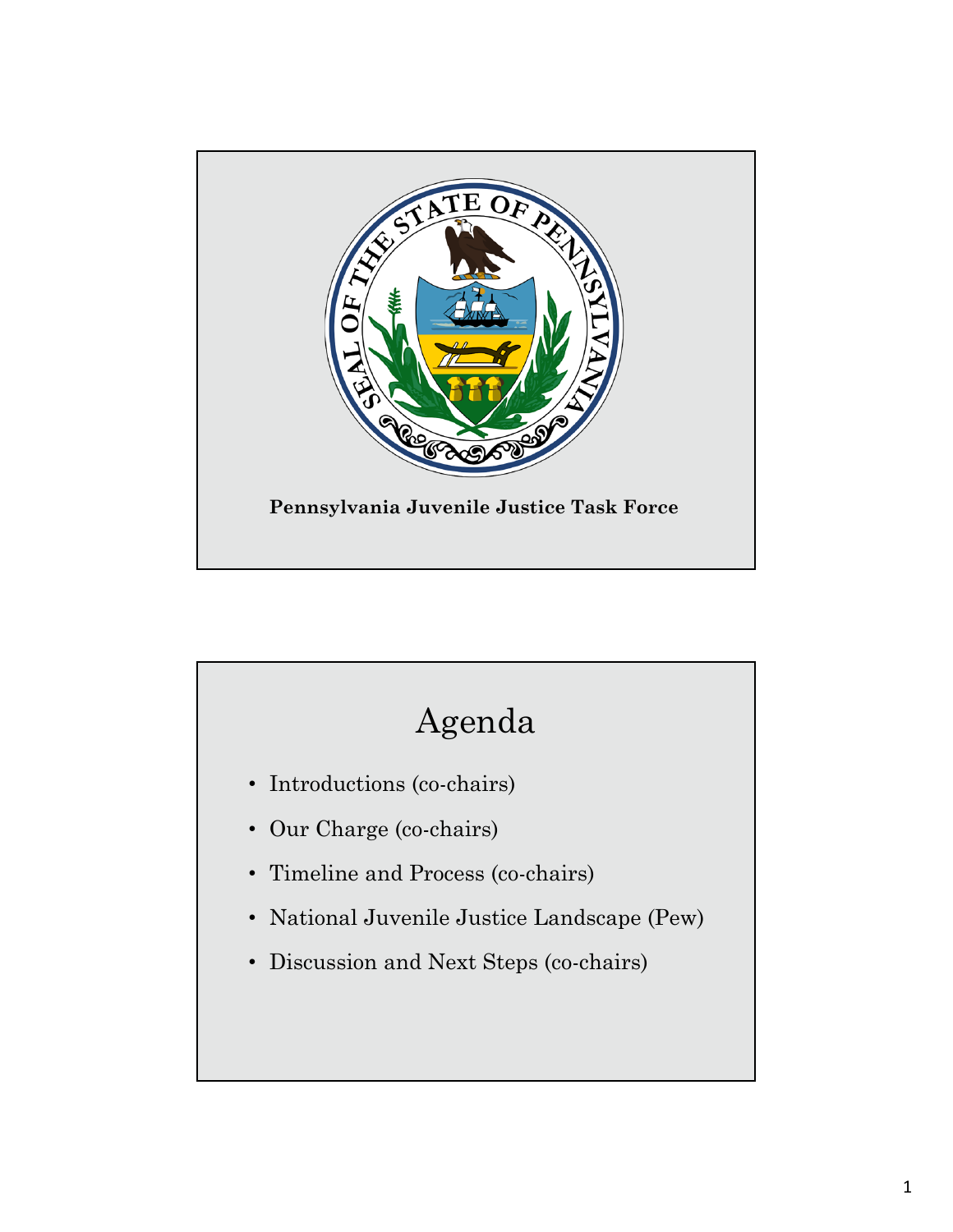# Our Charge

"Our charge to this interbranch initiative is to develop datadriven policy recommendations through stakeholder consensus with the goals of:

- 1. protecting public safety,
- 2. ensuring accountability,
- 3. containing costs, and
- 4. improving outcomes for youth, families, and communities."

| <b>Tom Wolf</b><br>Governor | <b>Thomas Saylor</b><br>Chief Justice | Joseph Scarnati<br>Senate President<br>Pro Tempore | Mike Turzai<br>Speaker of the<br>House |
|-----------------------------|---------------------------------------|----------------------------------------------------|----------------------------------------|
| Jay Costa                   | Bryan Cutler                          | <b>Frank Dermody</b>                               | <b>Jake Corman</b>                     |
| Senate Minority             | House Majority                        | House Minority                                     | Senate Majority                        |
| Leader                      | Leader                                | Leader                                             | Leader                                 |

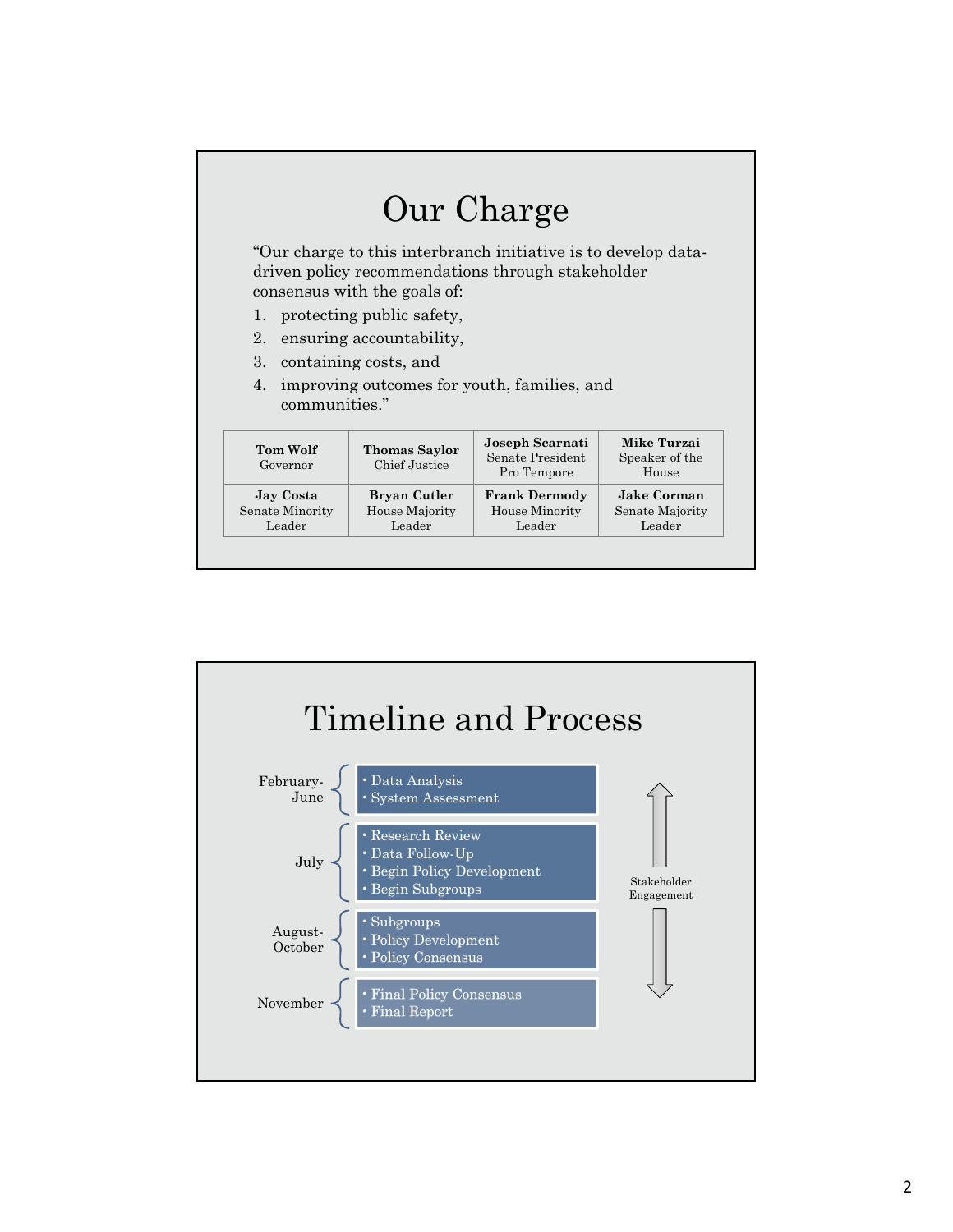# Stakeholder Engagement

- Juvenile probation officers
- Youth and families
- **Law enforcement**
- Judges
- Crime victims, survivors, and advocates
- Prosecutors
- Defense attorneys
- **Service providers**
- **Educators**
- Facility staff
- Service Providers
- Others

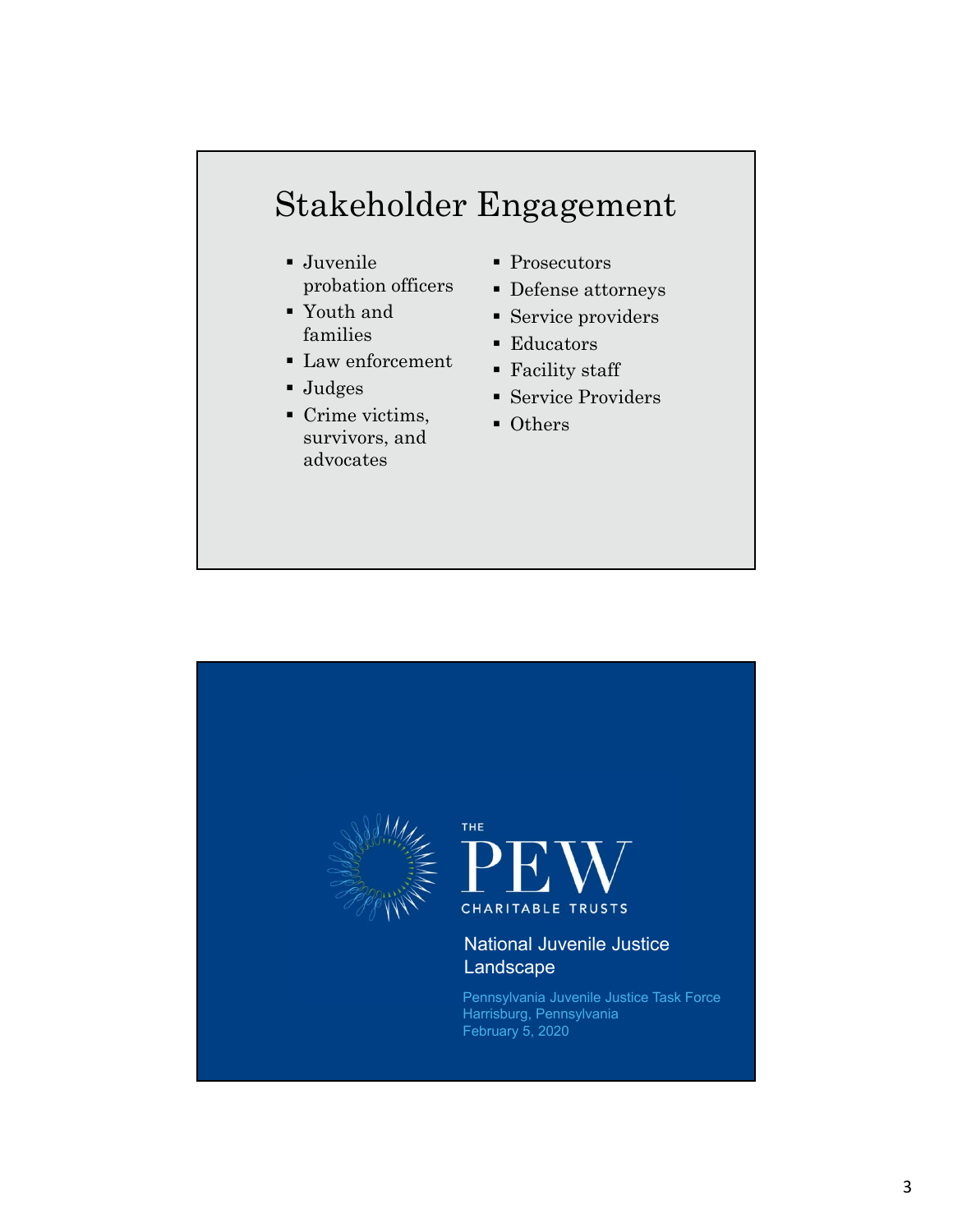#### Who we are

**The Pew Charitable Trusts** is a nonprofit organization that applies a **rigorous, analytical approach** to improve public policy, inform the public, and stimulate civic life.

**Pew's public safety performance project** helps states advance **fiscally sound, data‐driven policies and practices** in their criminal and juvenile justice systems that protect public safety, ensure accountability, and control costs.

#### Who we are

**The Crime and Justice Institute** (CJI) is a nonprofit, nonpartisan organization that provides technical assistance to state and local jurisdictions to help implement data‐driven solutions to drive bold, transformative improvements in criminal and juvenile justice systems.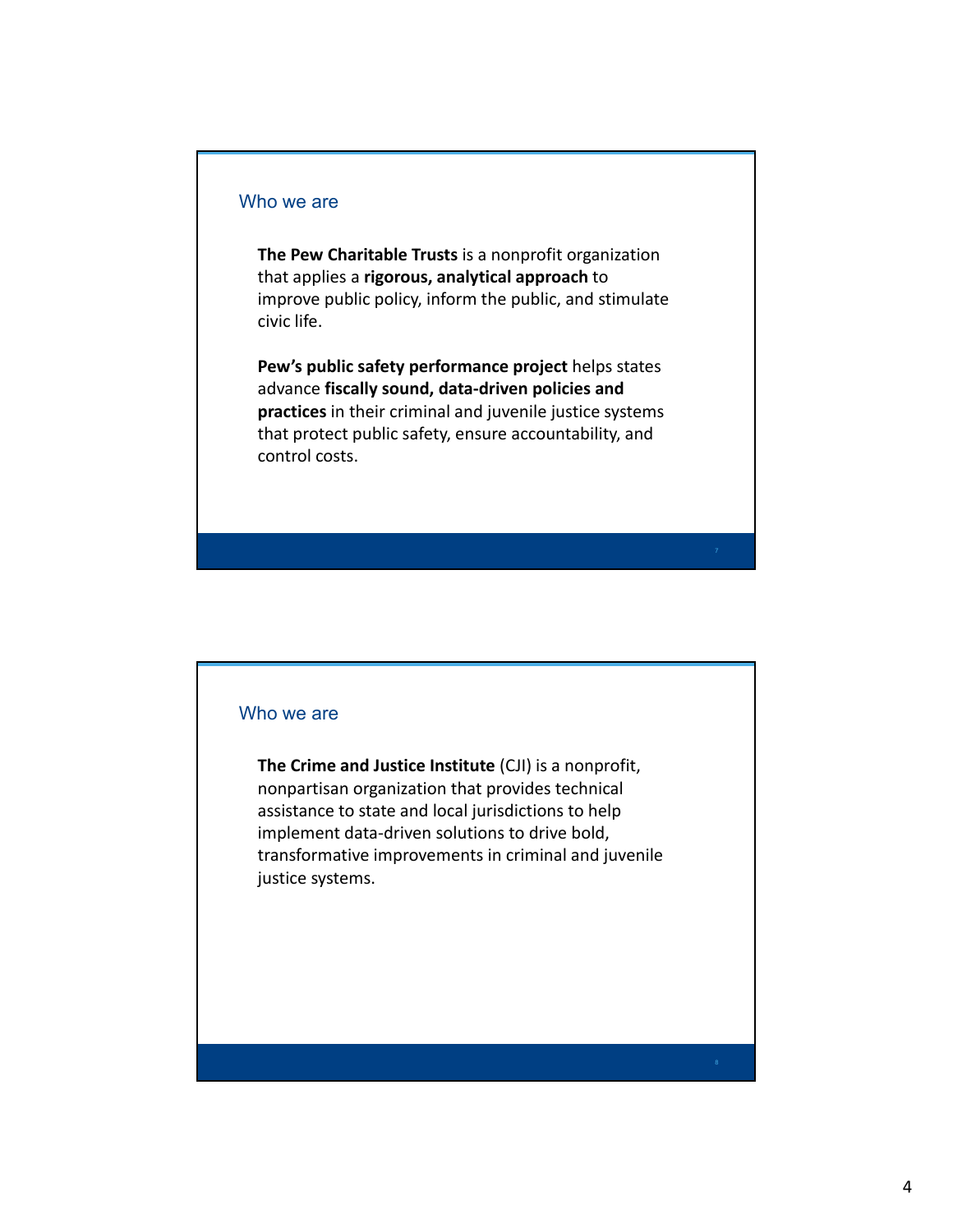

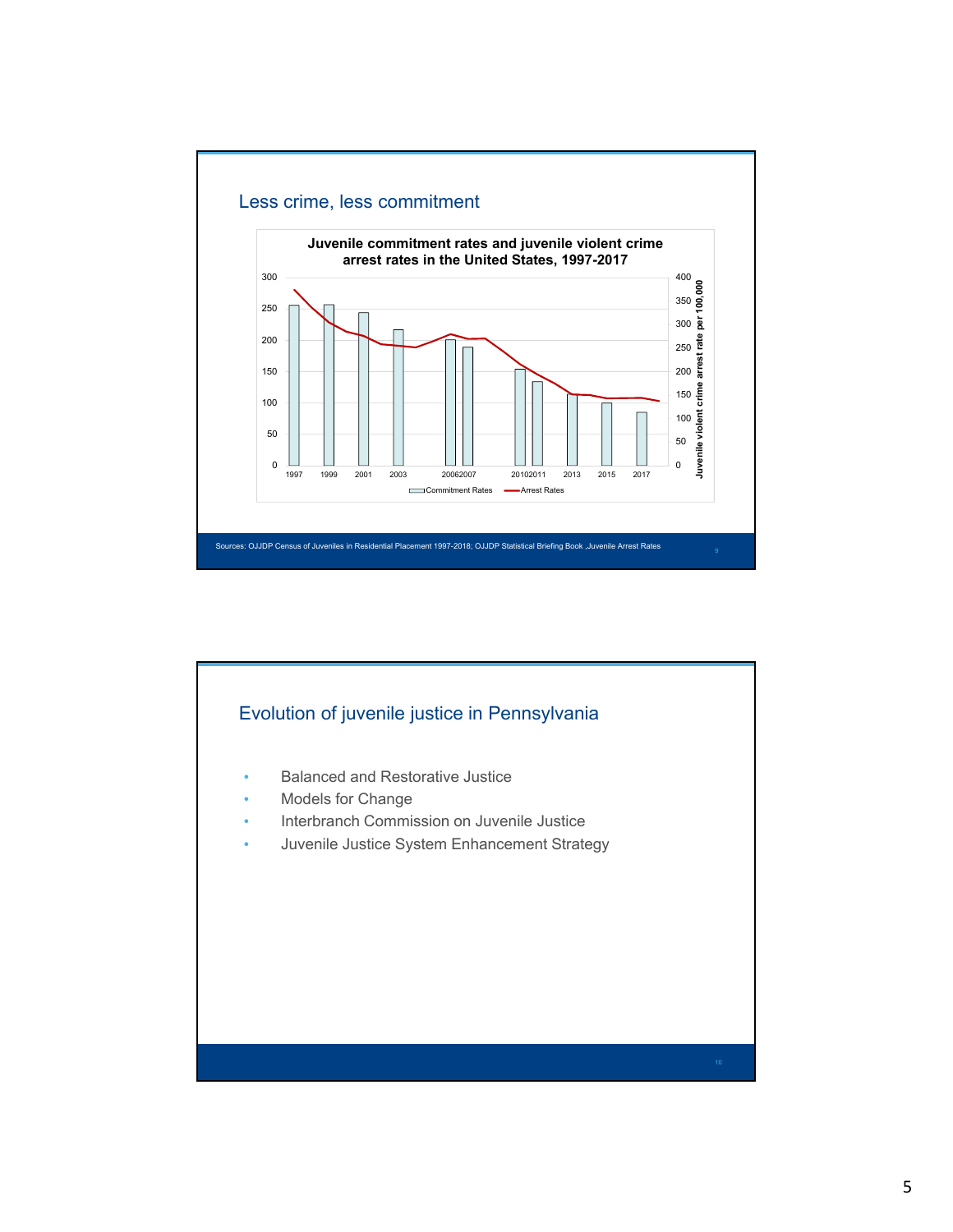

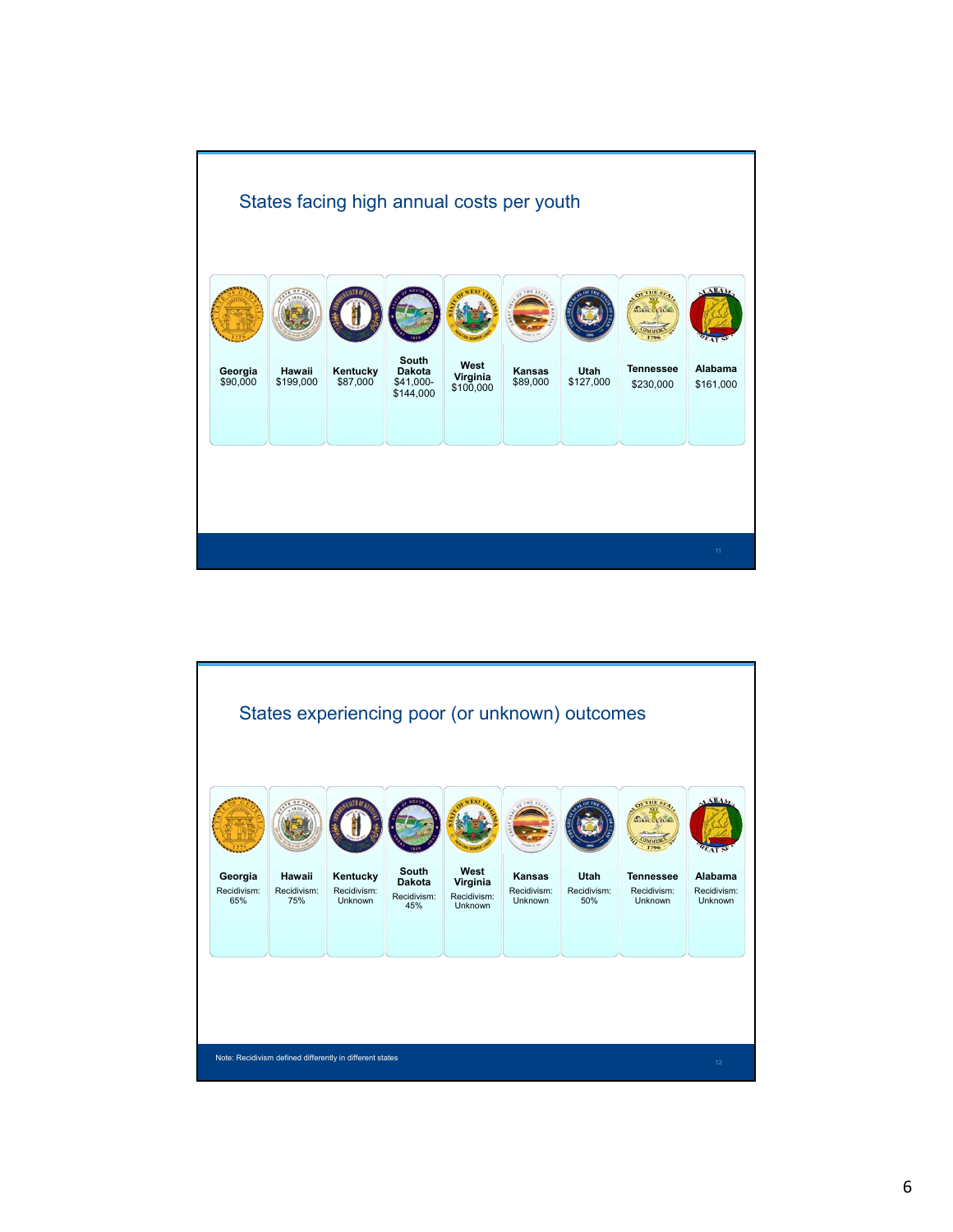

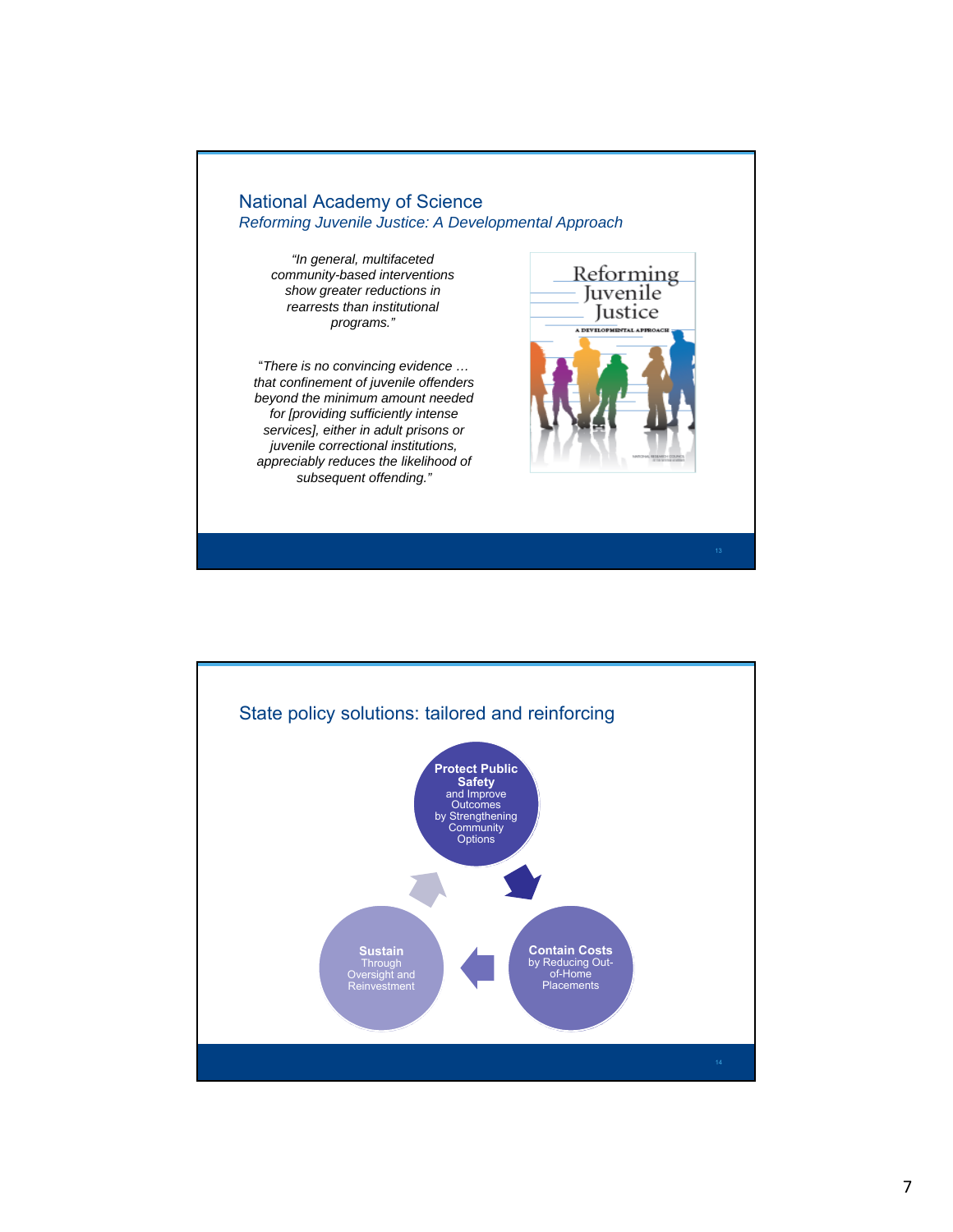

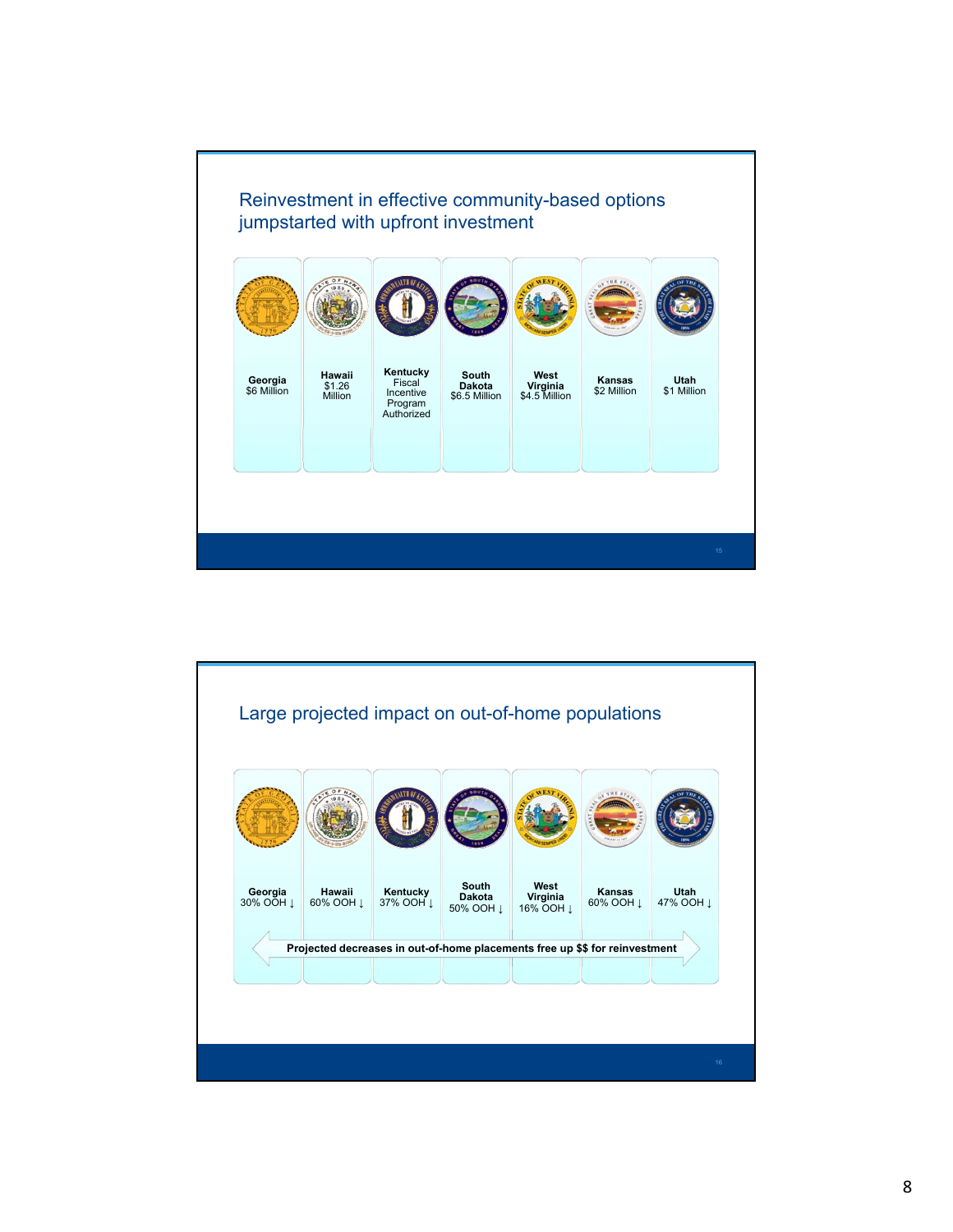

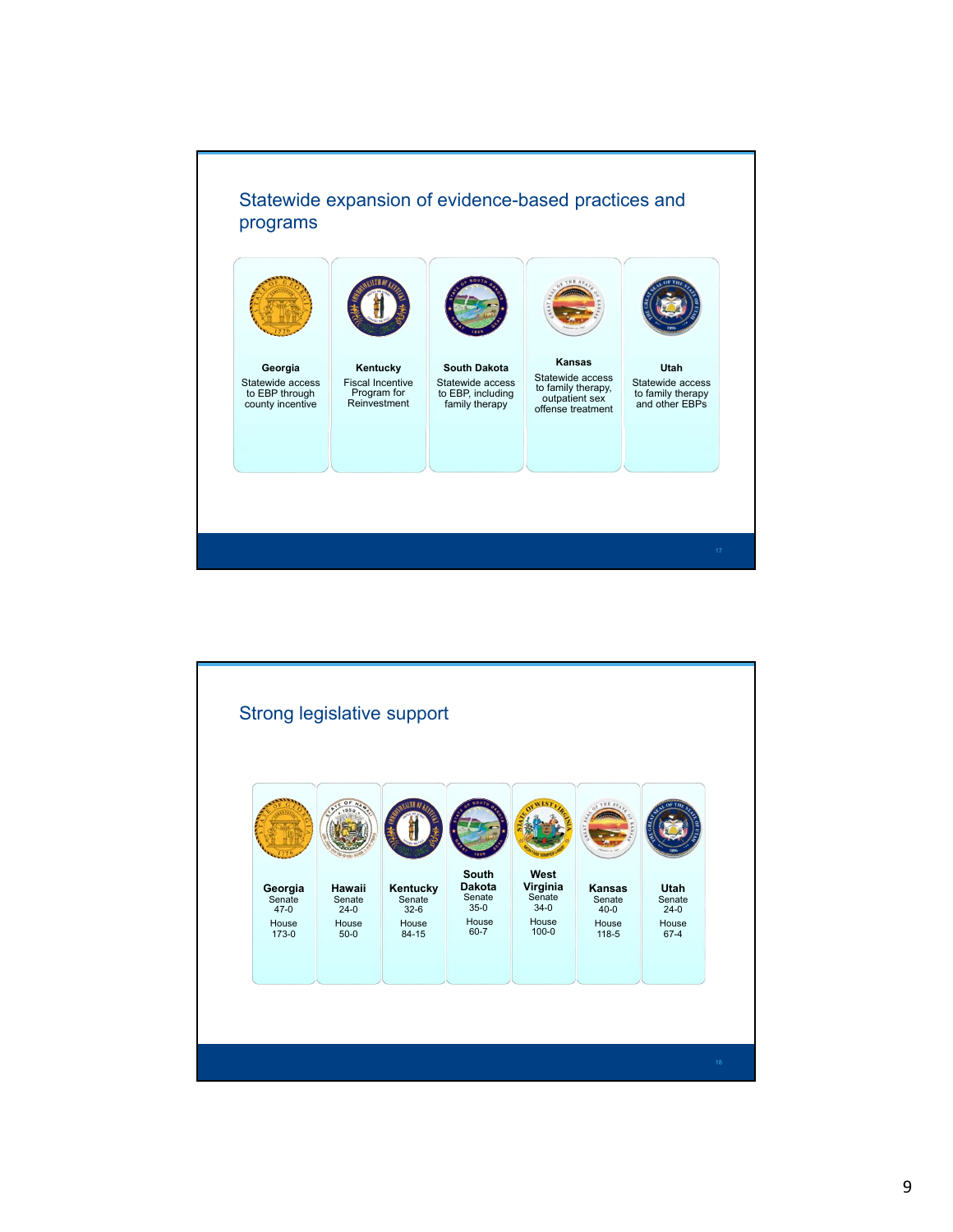## Discussion

- What are the strengths of our juvenile justice system?
- What improvements may need to be made to our juvenile justice system?

# Task Force Meeting Dates

- Dates for next Task Force meetings – April 8
	- $-$ May 6
	- June 10
	- July 15 (pending confirmation)
	- August 12 (pending confirmation)
	- September 30 (pending confirmation)
	- October 28 (pending confirmation)
	- November 18 (pending confirmation)